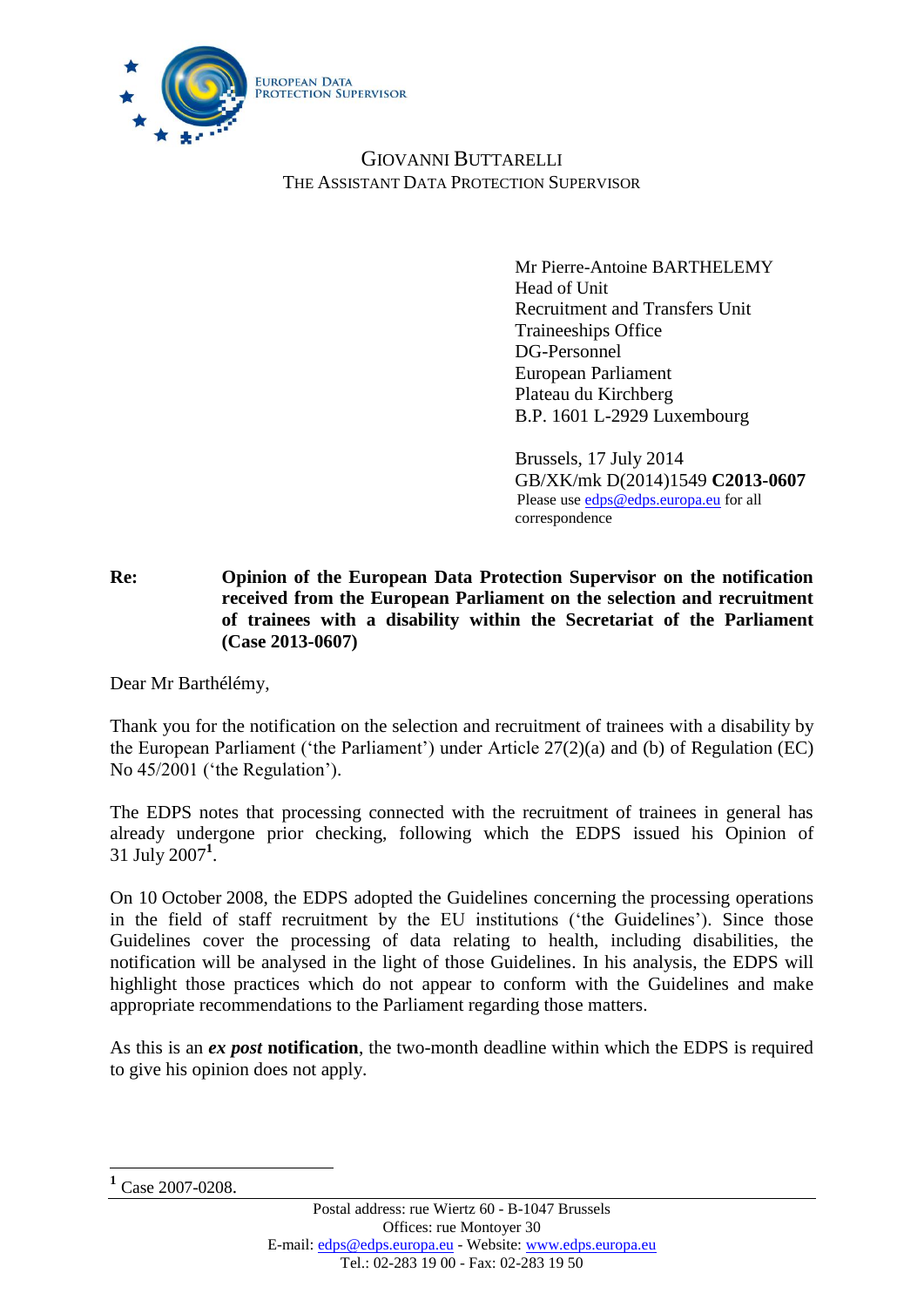## **1) Data storage**

According to the notification, the Parliament has not specified the length of time for which the data needed to issue trainee certificates will be stored. On the basis of the Guidelines, the EDPS recommends that the Parliament should store the data in question for the five-year period following budgetary discharge. To cover the eventuality that the data subjects might require a trainee certificate to be reissued, the EDPS considers that the period of 50 years adopted for that purpose by certain institutions is acceptable.

The notification does not state clearly whether the various data relating to a disability, for example, the application form for reasonable accommodation, the diagnosis of the disability and other medical reports, are stored by the Parliament's medical service. The EDPS recommends that the Parliament should clarify that point. In any event, all the data relating to the disability should be erased when they have ceased to be necessary for the period of the traineeship or the reimbursement of expenses and budgetary discharge. The EDPS recommends that the Parliament should establish a maximum storage period deemed necessary in the light of the purpose for which the data were collected (selection) or subsequent purposes (reimbursement/budgetary requirements).

In addition, the Parliament stores the following data anonymously in an Excel spreadsheet for an indeterminate period for statistical purposes: the trainee's category of disability, the reasonable accommodation requested by the trainee and accepted by the Parliament, age, sex, nationality/country, language knowledge, level of education, the nature of the traineeship (title, duties/tasks), the traineeship site, the DG and the preferred DGs indicated by the trainee. The EDPS wonders whether the information concerning the trainee's nationality or country, for example, might make the data subject directly or indirectly identifiable, in view of the small number of trainees with a disability within the Parliament. The EDPS therefore asks the Parliament to reconsider the need to store the aforementioned data in the light of Article 4(1)(e) of the Regulation and to inform us of its views on the matter.

## **2) Right of access**

The EDPS has always insisted that data subjects must have access to the results of their assessment at every stage in the selection process (pre-selection, interview and written examinations, where appropriate, unless the exemption under Article  $20(1)(c)$  of the Regulation is applicable (as stated in Article 6 of Annex III of the Staff Regulations). The Parliament should therefore guarantee such access for trainees with a disability. Of course, access may be refused both to comparative data concerning other candidates (comparative results) and to the opinions of the members of the Selection Committee if that access infringes their rights and freedoms. Data subjects should nevertheless receive the overall results.

## **3) Right of rectification**

Data subjects may also exercise their right to rectify data relating to their disability. They may, for example, demand that the data contained in their file are complete, i.e. that medical information or contradictory opinions from other doctors be added to their medical file. The EDPS recommends that the Parliament guarantee that data subjects are able to exercise that right.